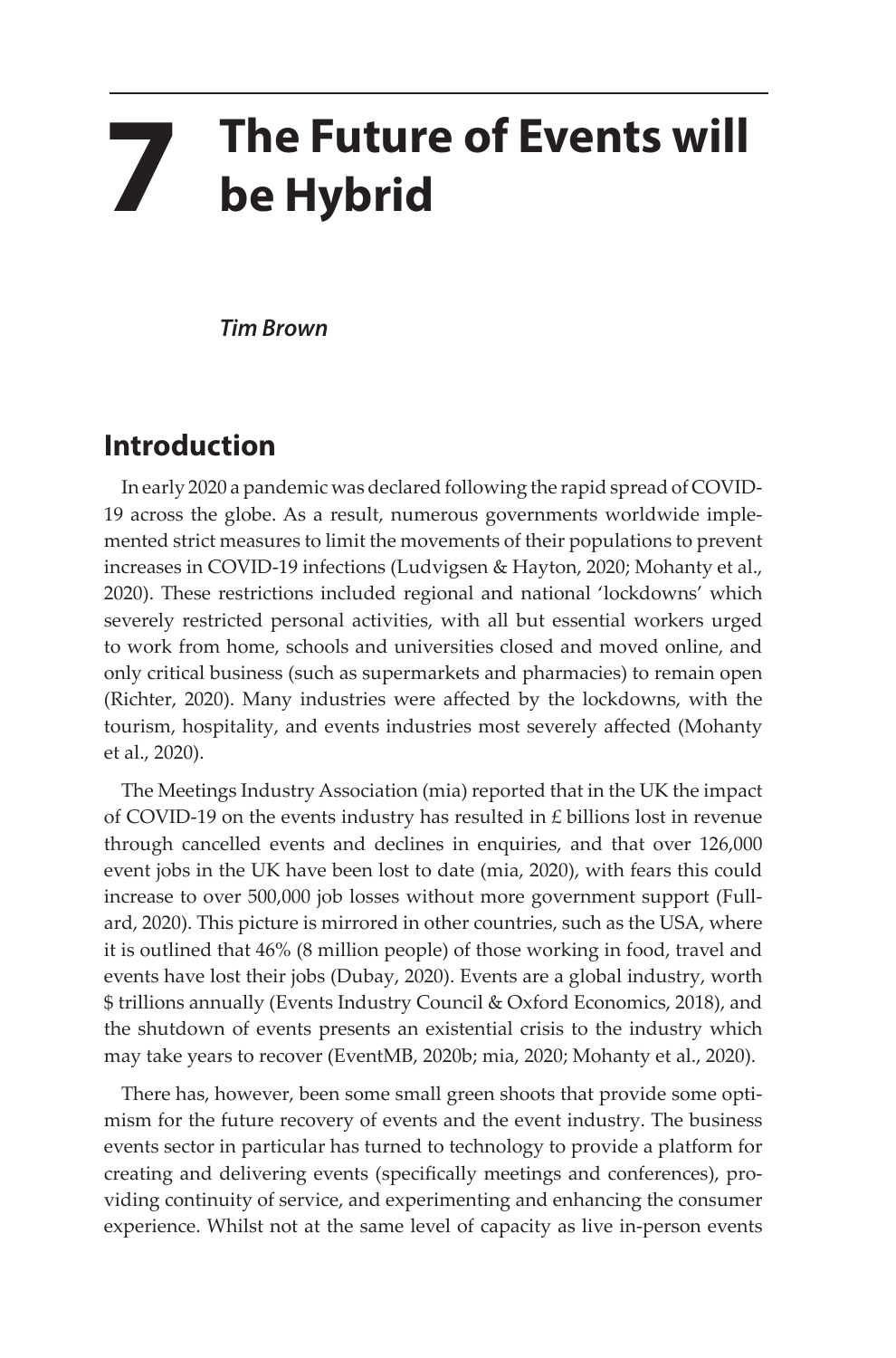pre-pandemic, the 'pivot' to online is providing a lifeline for event professionals (EventMB, 2020b).

The purpose of this chapter will be to predominately explore the business events context in relation to the development and benefits of virtual and hybrid events, the impact of COVID-19 on the events industry, the pivot to online, designing virtual and hybrid event experiences, current trends of virtual and hybrid events, and postulate the future direction of events emerging from the COVID-19 pandemic crisis.

## **Virtual events**

Technology has been an intrinsic and integral element within events for decades, and as the quality and capabilities of technology has enhanced so has the reliance on it to transform event experiences (Bowdin et al., 2011). The developments in web-based applications and platforms, and mobile applications, have further changed the event industry, enabling event professionals to create more meaningful event experiences, reach wider audiences, and increase returns on investment (Raj, Walter, & Rashid, 2017).

Despite the technological advancements over the last 20 years the growth of virtual events has been slower than predicted. This is due to several key factors. First, the atmosphere, ambience and emotive response of a live event are difficult to replicate online (Getz & Page, 2020). Second, whilst technology is embedded within our normal lives there is still a reluctance to use this in place of tried and tested event experiences. Third, a lack of confidence exists from some event organizers and consumers in using technology for events (Sox et al., 2017a), as well as the perceived costs associated with developing and delivering online events. Finally, the socialization and networking that live events offer are hard to artificially construct online (Nolan, 2018). The potential that virtual events can offer, therefore, has not been fully realized by the event industry, except for the business events sector (Davidson, 2019).

Virtual events are not a new genre but have existed for nearly 40 years since the development in the early 1980s of videoconferencing as a meetings platform (Sox et al., 2017b). It was not until the early 2000s, however, before virtual events began to build traction as a viable platform to conduct events, primarily meetings and conferences, due to breakthroughs in reducing the size and speed of the data being transmitted (Nolan, 2018), ease of use, and the reducing costs associated with using these platforms (Rogers, 2013). The financial crisis in 2008 had a major impact on the meetings and events sector with businesses reducing their capacity and budgets for delivering or attending events (Goldblatt & Lee, 2012). As a result, virtual events witnessed a significant growth to bridge the gap that had emerged during this recession and